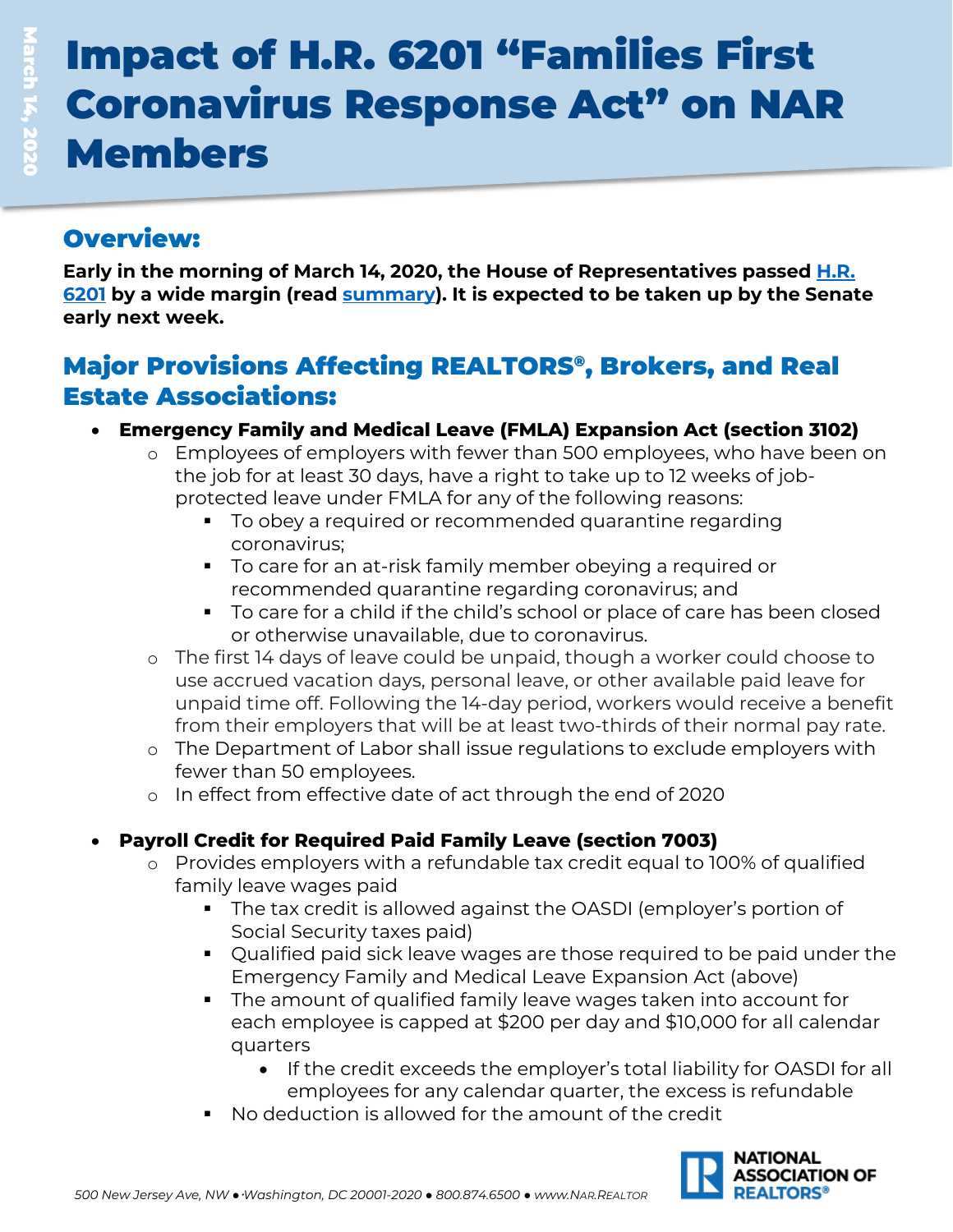#### • **Tax Credit for Family Leave for Self-Employed Individuals (section 7004)**

- o Provides a refundable tax credit equal to 100% of a qualified family leave equivalent amount for eligible self-employed individuals
	- Creditable against income and SE taxes and is refundable
	- Eligible individuals are those who would be entitled to receive paid leave pursuant to the Emergency Family and Medical Leave Expansion Act (above) if they were an employee
	- The qualified family leave equivalent amount is capped at the lesser of \$200 per day or the average daily self-employment income for the tax year and is limited to 50 days
	- The self-employed individual may only take into account those days they are unable to work for qualified reasons under the Emergency Family and Medical Leave Expansion Act and they must maintain certain documentation to be prescribed by the Treasury to establish their eligibility for the credit

#### • **Emergency Paid Sick Leave Act (section 5102)**

- o Employers with fewer than 500 employees must provide employees with two weeks of paid sick leave that is:
	- paid at the employee's regular rate if the employee is required to seek a diagnosis or preventive care for coronavirus; or,
	- paid at two-thirds the employee's regular rate if the employee is on leave to care for a family member who is seeking a diagnosis or preventive care for coronavirus, or whose school has closed or child care provider is unavailable.
- o Full-time employees would receive 80 hours of sick leave, while part-time workers would be granted time off equivalent to their scheduled or normal work hours in a two-week period.
- o Eligible employees are those employed for at least 30 calendar days by the employer.
- o Employers that already have existing paid leave policies must also provide workers with this emergency paid sick time.
- o An employer could be subject to civil penalties for a violation of paid sick leave requirements.
- o In effect from effective date of act through the end of 2020.

#### • **Payroll Tax Credit for Required Paid Sick Leave (section 7001)**

- o Employer shall receive a refundable tax credit equal to 100% of qualified paid sick leave wages paid for each calendar quarter
	- The tax credit is allowed against the OASDI (employer's portion of Social Security taxes paid)
	- Qualified paid sick leave wages are those required to be paid under the Emergency Paid Sick Leave Act (above)

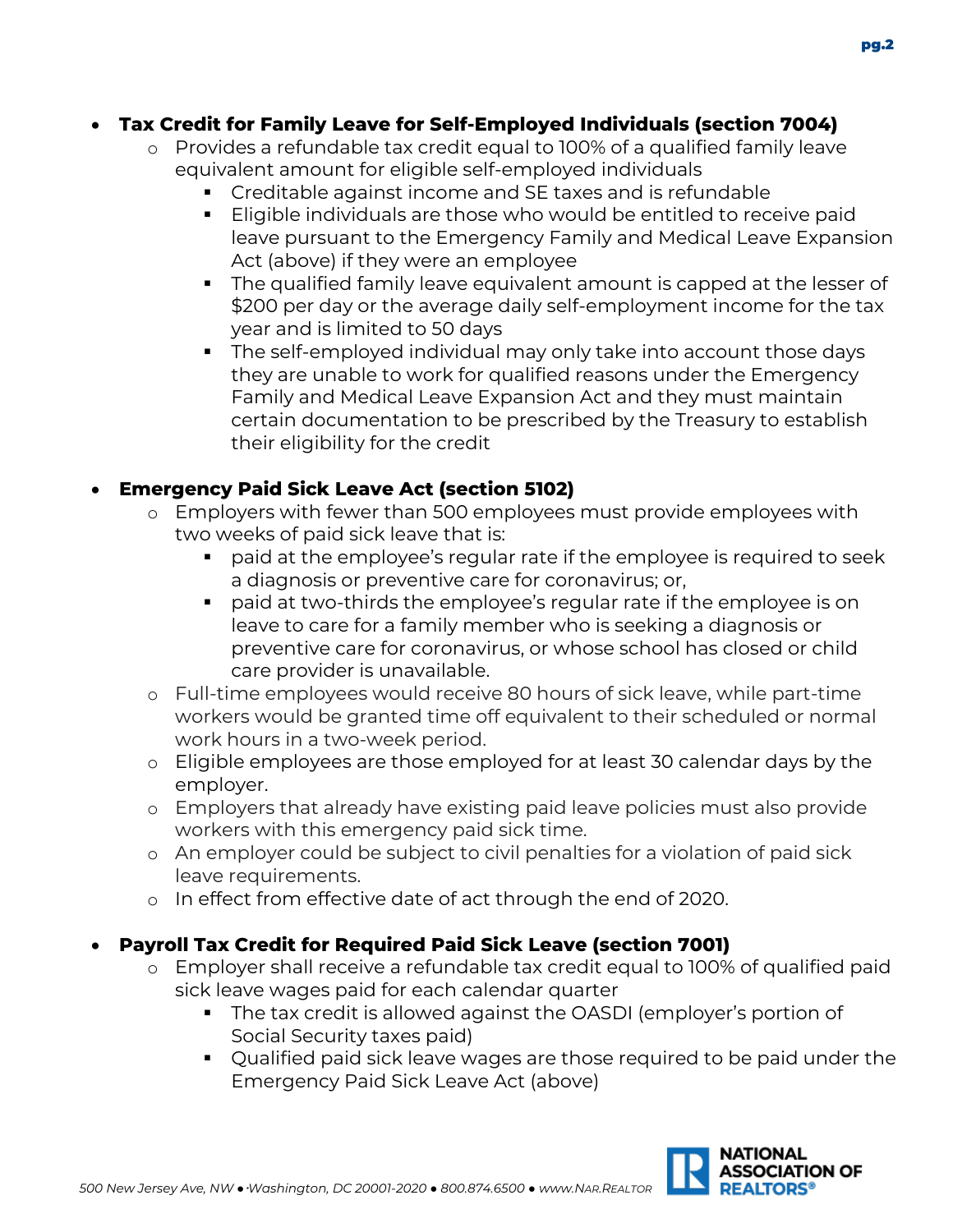- The amount of credit per employee is capped at \$511 per day for employees who must self-isolate, obtain a diagnosis, or comply with a self-isolate recommendation with respect to coronavirus
- The amount of the credit is capped at \$200 per day for employees caring for a family member or a child whose school or place of care has been closed
- The total number of days taken into account per employee may not exceed the excess of 10 over the total number of days taken into account in all preceding calendar quarters
- The tax credit is refundable if it exceeds the employer's OASDI liability
- No deduction is allowed for the amount of the credit

#### • **Tax Credit for Sick Leave for Self-Employed Individuals (section 7002)**

- o Eligible self-employed individuals are able to claim a refundable tax credit equal to 100% of the qualified sick leave equivalent amount for those who must self-isolate, obtain a diagnosis, or comply with a self-isolation recommendation with respect to coronavirus
- o Eligible self-employed individuals caring for a family member or for a child whose school or place of care has been closed due to coronavirus receive a credit equal to 67% of a qualified sick leave equivalent amount
- o The tax credit is refundable and is creditable against income and SE taxes
- o Eligible individuals are those who would be entitled to receive paid leave under the Emergency Paid Sick Leave Act if they were employees
- o For those self-employed individuals who must self-isolate, obtain a diagnosis, or comply with a self-isolation recommendation, the qualified sick leave equivalent amount is capped at the lesser of \$511 per day or the average daily self-employment income for the tax year.
- o The self-employed individual may only take into account those days they are unable to work for qualified reasons under the Emergency Paid Sick Leave Act and they must maintain certain documentation to be prescribed by the Treasury to establish their eligibility for the credit

## Additional Provisions:

- The legislation also requires insurers, Medicare, Medicaid, and other federal health programs to fully cover testing and related services for COVID-19, without costsharing.
- There is increased funding to Medicaid to allow states to cover tests for uninsured populations.
- Additional funds are appropriated for HHS programs aiding elderly Americans, such as home-delivered nutrition services, and for access to nutrition assistance programs such as WIC and SNAP.